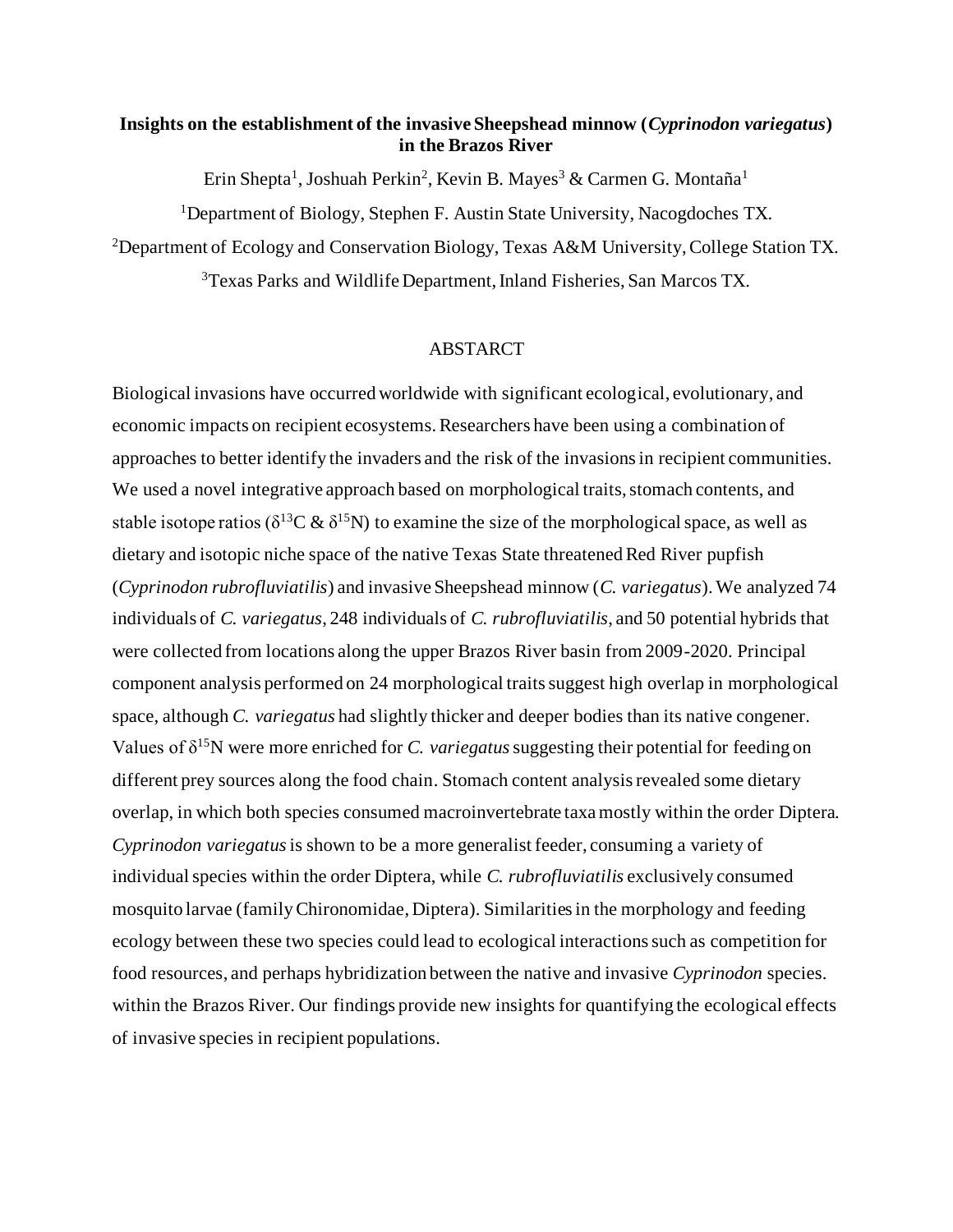#### INTRODUCTION

The introduction of invasive species is the second greatest threat to global biodiversity after habitat loss (Kerr 2014). An invasive species is a species that has been introduced outside its native range and is associated with ecological harm. Invasive species can have devastating ecological impacts that range from the genetic level to disturbing the function of an entire ecosystem. One major impact that an invasive species can have on a native species is through the process of hybridization (Cucherousset & Olden 2011). Hybridization with nonnative species is one of the largest threats to freshwater fishes in the western United States (Echelle 1991, Wilde & Echelle 1992). Breeding with introduced species threatens native species by either limiting the reproductive success of native species by out competing them for mates or resources (e.g., hybrid vigor), or by assimilating endemic genomes until genetically pure native individuals no longer exist (Huxel 1999, Rosenfield et al. 2004). Pupfish species (Cyprinodontidae: *Cyprinodon*) in the western United States are particularly vulnerable to hybridization with introduced congeners as their native ranges often occur in isolation from other pupfish species (Echelle & Echelle 1994). Pupfish species that are morphologically divergent have been shown to have high levels of genetic compatibility and thus can bring on rapid genetic changes to native populations once introduced (Villwock 1982, Hubbs 1980).

The Sheepshead minnow (*Cyprinodon variegatus*) has been introduced into several freshwater basins within the state of Texas. *Cyprinodon variegatus* is a popular bait fish and is believed to have been introduced into freshwater systems throughout Texas via bait bucket releases (Echelle & Connor 1989, Rosenfield & Kodric-Brown 2003). Although it is native to coastal waters, *C. variegatus*is extremely resilient to temperature and salinity changes and can successfully inhabit freshwater ecosystems(Lee et al. 1980, Hubbs et al. 1991). Such physiological tolerances may favor *C. variegatus* to become established in new environments.

In Texas, *C. variegatus* was introduced into several freshwater systems. These introductions have had devasting effects on its normally isolated native congeners. Within the Pecos River, *C. variegatus* was introduced sometime between 1980 and 1985, where it encountered the native cyprinodontid, the Pecos pupfish (*C. pecosensis*) (Echelle & Connor 1989, Rosenfield & Kodric-Brown 2003). Soon after introduction, hybridization was documented between *C. variegatus* and *C. pecosensis* (Echelle & Connor 1989). Five years after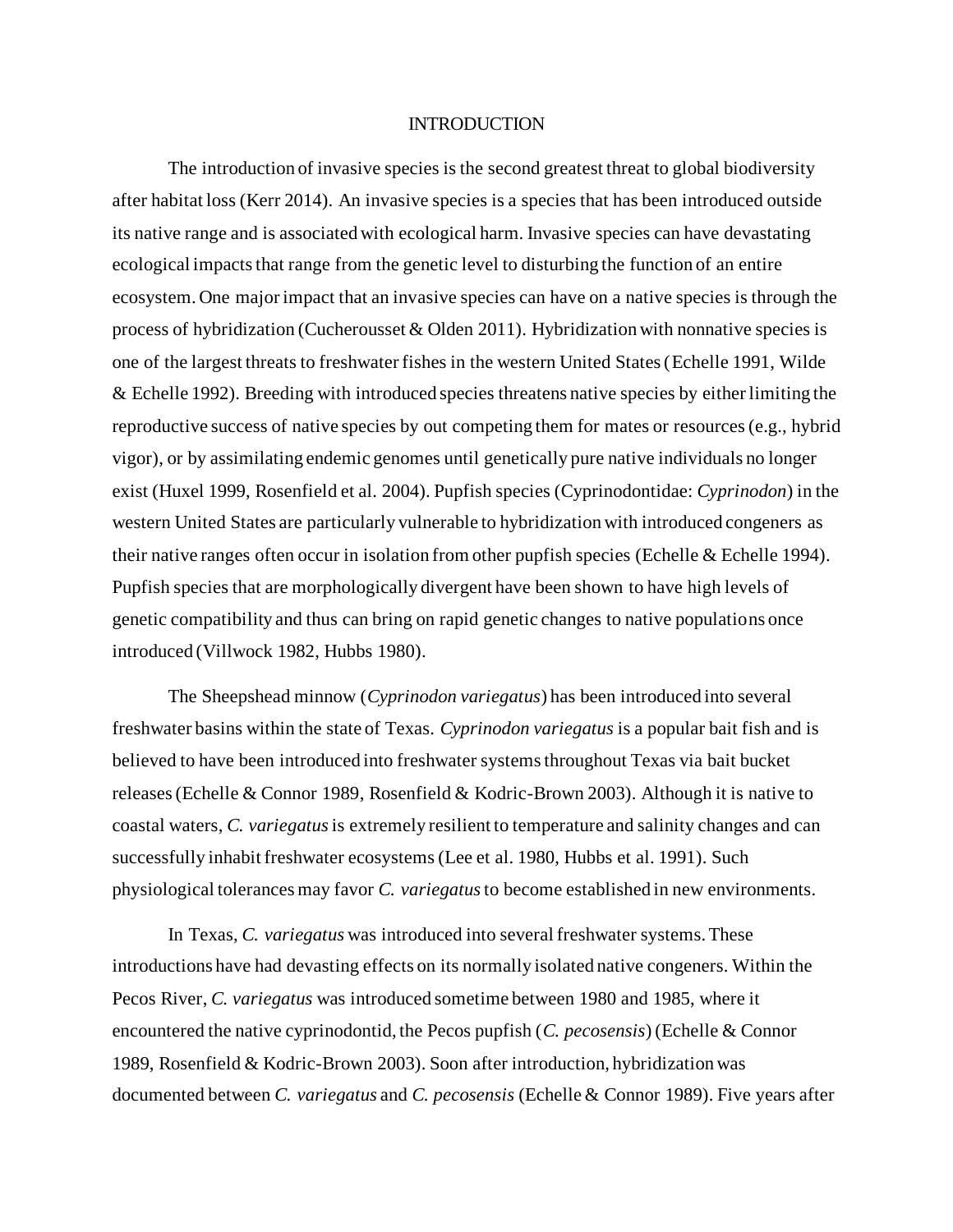introduction, these hybrids were estimated to have replaced the native population of *C. pecosensis* across more than half of its native range (Echelle & Connor 1989, Wilde & Echelle 1992). In the 1970s, *C. variegatus* was reported in Leon Creek, an isolated spring of the Pecos River. Two years after introduction, hybridization was observed between *C. variegatus* and the native Leon Spring pupfish (*Cyprinodon bovinus*) (Hubbs et al. 1978). Hubbs et al. (1991) report that *C. bovinus* nearly became extinct due to hybridization with the introduced congener, *C. variegatus*.

Although *C. variegatus* has been shown to negatively impact its native congeners within Texas, it has also been shown to coexist with them. Another introduction event occurred in the 1960s, where *C. variegatus* was accidently introduced into Lake Balmorhea, an artificial impoundment that is home to the endangered Comanche Spring pupfish (*Cyprinodon elegans*) (Stevenson & Buchanan 1973). Although hybridization was observed to occur between *C. elegans* and *C. variegatus*, it was happening infrequently (Stevenson & Buchanan 1973). This can be attributed to the fact that *C. elegans* inhabits the springs that feed into the lake, while *C. variegatus* is restricted to the lake itself.(Stevenson & Buchanan 1973). While hybridizations with the introduced *C. variegatus* have greatly impacted other native pupfish of the Pecos region (*C. pecosensis* and *C. bovinus*), *C. elegans* appears to have persisted within Lake Balmorhea likely due to the two species differing habitat preferences. These findings suggest that there is variation in the impact that *C. variegatus* can cause in native congeners, which can depend on the physical and ecological space it occupies in relation to its native congeners.

The most recent discovery of *C. variegatus* has been in the upper Brazos River near Possum Kingdom Lake during a 2011 drought (Mayes & Wilde 2015, Mayes et al. 2019). In addition to *C. variegatus*, hybridization between *C. variegatus* and the native Red River pupfish (*Cyprinodon rubrofluviatilis*) appears to be occurring (Mayes & Wilde 2015, Mayes et al. 2019). This indicates the possibility of the formation of a hybrid swarm that could potentially lead to the genetic swamping of the native *C. rubrofluviatilis*form as previously observed with *C. pecosensis* and *C. bovinus* (Hubbs et al. 1991, Mayes et al. 2019). However, the frequency of hybridization occurring between the two species has not been reported. Further research is needed to confirm the potential impact of the introduced *C. variegatus* and potential hybrid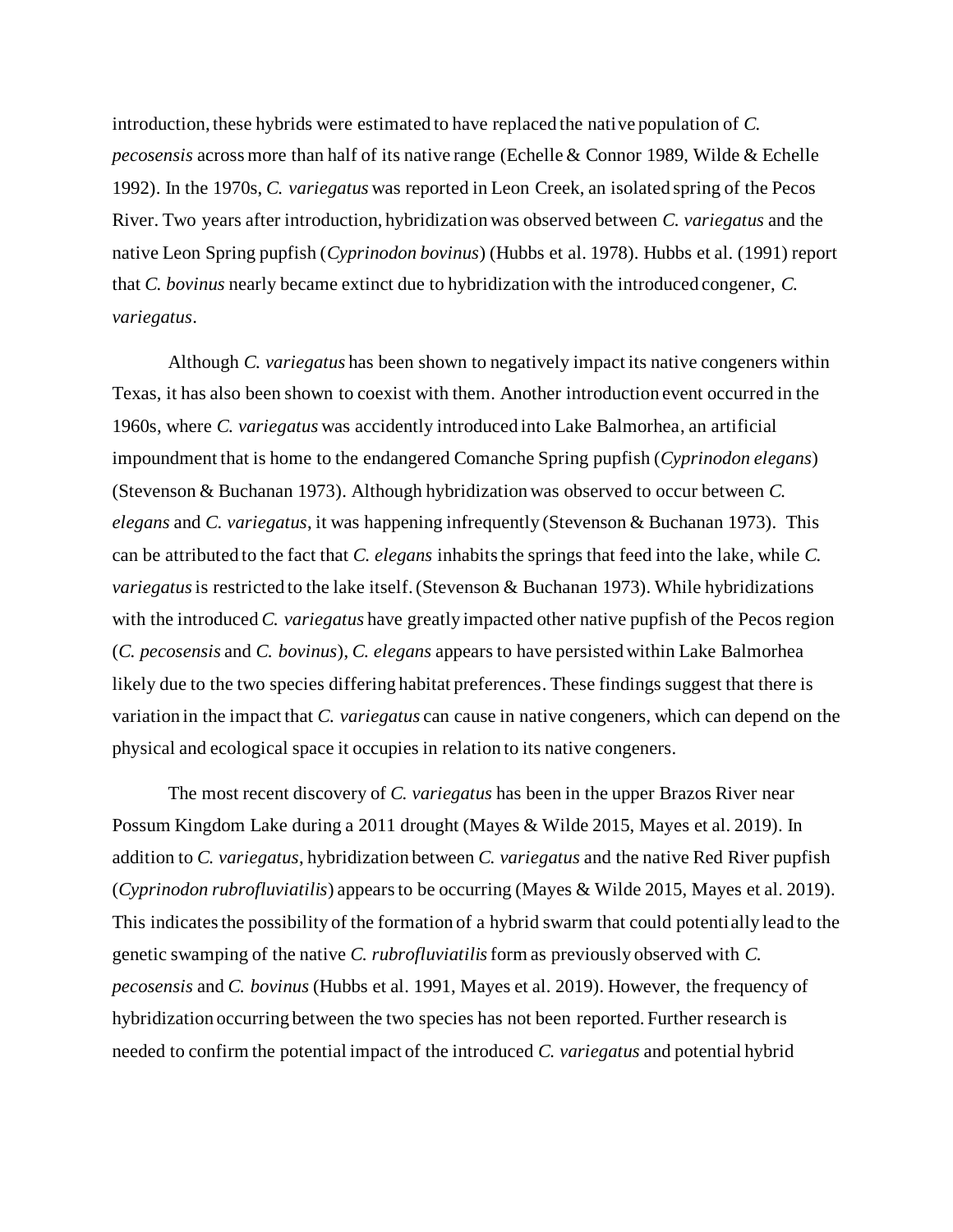*Cyprinodon* on the native *C. rubrofluviatilis,* as documented in other river systems (Stevenson & Buchanan 1973, Hubbs et al. 1978, Echelle & Connor 1989).

In this study, we investigated the potential impacts of *C. variegatus* and hybrid individualsin the native population of *C. rubrofluviatilis*in reaches of the middle and upper Brazos River, Texas. *Cyprinodon rubrofluviatilis*is native to the Brazos River and upper Red River drainages within Texas (Ostrand & Wilde 2002). Currently, it is listed as threatened within the state of Texas, so monitoring the threats to its survival within the state is imperative. We used an integrative approach consistent of morphological, dietary, and isotope analyses to examine the ecological niche these cyprinodontids to make inferences in niche space occupied by the native, the invasive, and their potential hybrids. If an introduced species niche greatly overlaps with a native species, it has the potential to be more competitive than the native species at exploiting their shared resources (i.e., niche replacement hypothesis) (Ricciardi et al. 2013). Niche overlap between native, nonnative, and hybrid species can result in competitive displacement with subsequent impacts in fitness or even extinction of the native species (Gause 1934). Morphological analyses can be used to infer functional niche space of a species and help predict invasion success (Azzurro et al. 2014). Dietary analysis based on stomach contents analysis is used to estimate prey abundance and prey consumption (Bourke et al. 1999). Stomach contents analysis provides insight into what dietary resources invasive species are exploiting within recipient ecosystems (Vaughan et al. 2016). Stable isotope analysis is based on ratios of carbon  $[{}^{13}C/{}^{12}C]$  and nitrogen  $[{}^{15}N/{}^{14}N]$  and is used to estimate the isotopic niche space of invasive species (Vander Zanden et al. 1999).  $\delta^{13}$ C value is assumed to reflect how material from various production sources is assimilated into consumer tissue; δ15N reflects vertical trophic position of consumer (Montaña et al. 2020). Stable isotope analysis can be used to reconstruct diets and assign trophic positions to species (Boecklen et al. 2011). A combination of these methods will be used to give a clear picture of the niche each species occupies. We predict that both *C. variegatus* and hybrid individuals will occupy morphological, dietary, and isotopic niche spaces similar to *C. rubrofluvaitilis*. The potential overlap in ecological niche space with *C. variegatus*  and the hybrid *Cyprinodon* species could indicate a serious threat to the continued existence of *C. rubrofluvaitilis*within the Brazos River.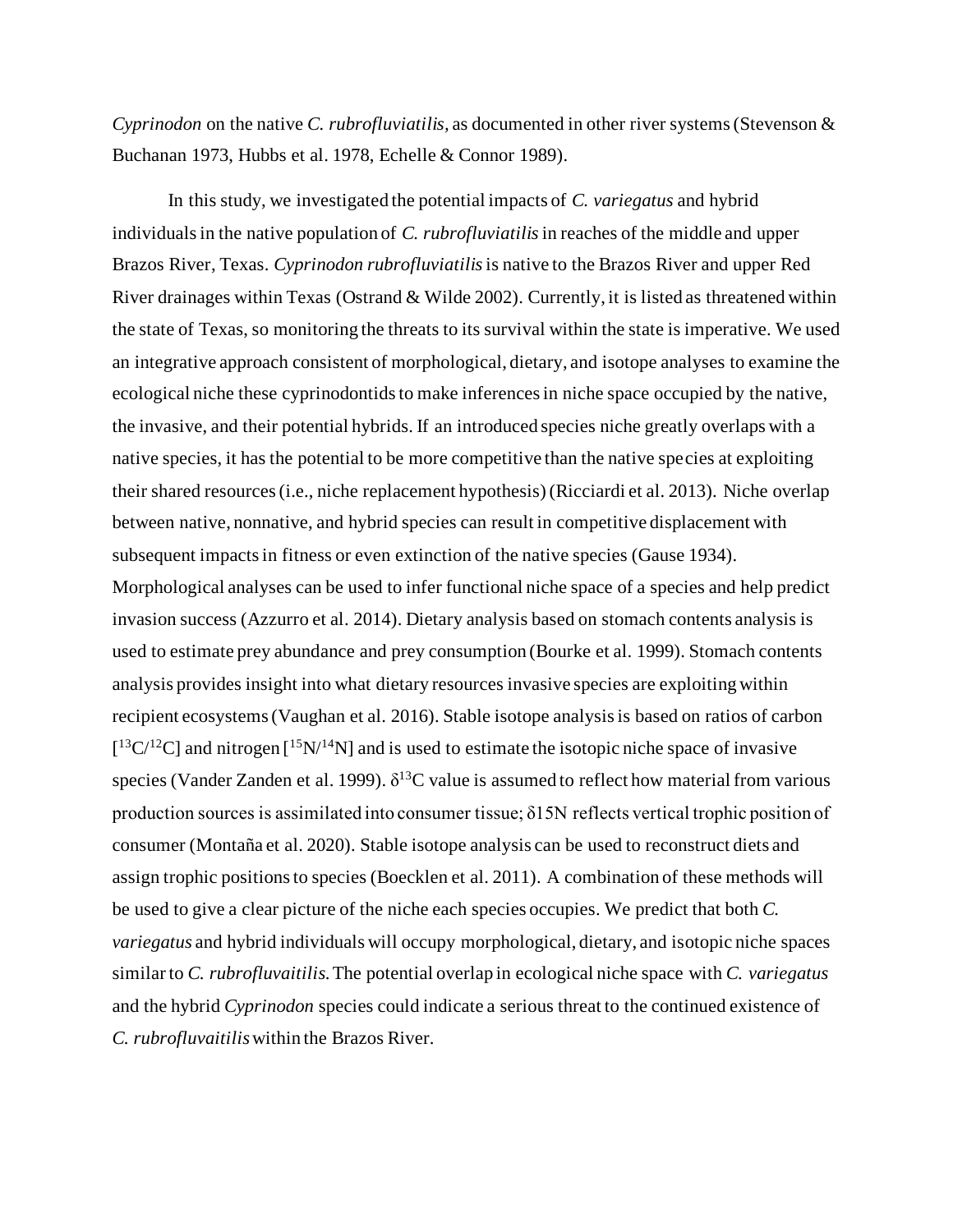### **METHODS**

## *Fish Surveys*

Surveys for cyprinodontids were conducted by Gene Wilde of Texas Tech University from 2009-2017 along 13 sites within the upper Brazos River (Figure 1). Fish were collected using a seine net and were preserved in 70% EtOH. All fishes were deposited at SFASU fish collection for analysis in this project. Fish samples were sorted by site and date of collection and then identified down to the lowest taxonomic level of species using taxonomic key by Hubbs et al. (1991). Fishes were classified based on the following traits: body shape and stomach scaling (Hubbs et al. 1991). *Cyprinodon rubrofluvaitilis* had longer a body, rectangular bars, and naked stomachs.*Cyprinodon variegatus* had a deeper body, triangular bars, and a fully scaled stomach. Individuals that deviated from either patterns and had an intermediate morph form was labelled as a potential hybrid and analyzed as such.



Figure 1. Map showing 13 sites sampled by Gene Wilde of Texas Tech University from 2009-2017 along the upper Brazos River, Texas.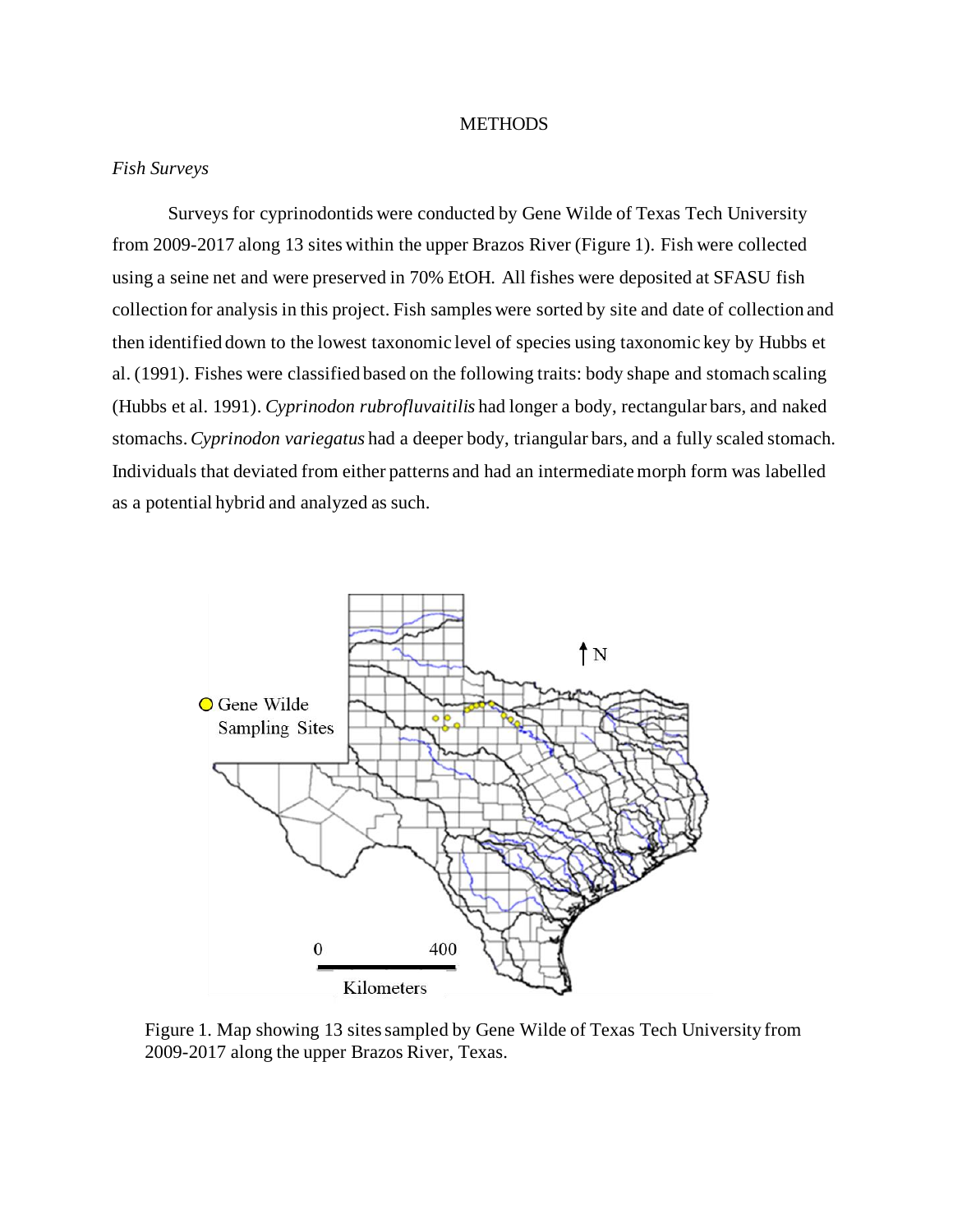### *Morphological Measurements*

Morphological measurements were taken from 10 individuals per species per site when available. Measurements were taken using a caliper (precision= 0.01mm) in a standardized manner. In total, 25 morphological traits associated with foraging ability and habitat use were measured (Montaña et al. 2020, Montaña & Winemiller 2013). Descriptors of body shape and fin size will be converted to proportions following the protocol outlined by Montaña & Winemiller (2013) to remove influences of body size. Ratios of body size can introduce allometric bias into shape analysis. However, when using single class of specimens, allometric influence should be negligible to interpret interspecific morphological comparisons (Winemiller 1990, Montaña & Winemiller 2013). Linear morphological distances were transformed into ratios following the protocol outlined by Montaña & Winemiller (2013). Body width was used as the denominator for mouth width. Head length was used as the denominator for the ratio of eye diameter, snout length, and snout-mouth protrusion. Head depth was used as the denominator for eye position. Standard length (SL) was used as the denominator for all other traits excluding those listed previously. These values were then log transformed and used in a principal components analysis (PCA). PCA was used to describe the functional trait space of the native, nonnative and hybrid species (Montaña et al. 2020, Schalk et al. 2018, Azzurro et al. 2014). Permutational multivariate analysis of variance (PERMANOVA) with 9999 unrestricted permutations was performed to test whether fish species significantly different in morphospaces. If the PERMANOVA result was significant, post-hoc pairwise tests were conducted to compare differences.

#### *Stomach Contents Analysis*

Dietary analysis via stomach contents analysis was used to determine the abundance and type of prey consumed by individual species. Intestines were removed and dissected under a microscope to assess stomach contents. Prey items consumed were identified to the lowest taxonomic level possible using taxonomic keys. Both volume and abundance of prey items consumed were recorded. To assess whether native and nonnative species exhibit convergent patterns in dietary niches, we estimated the volumetric proportions of food items used by each species (Montaña & Winemiller 2013). Volumetric proportions were estimated as described by Winemiller (1990). Food items were then be placed into major taxonomic orders such as: Diptera, Hemiptera, Odonata, Ephemeroptera, Coleoptera, Trichoptera, and any additional order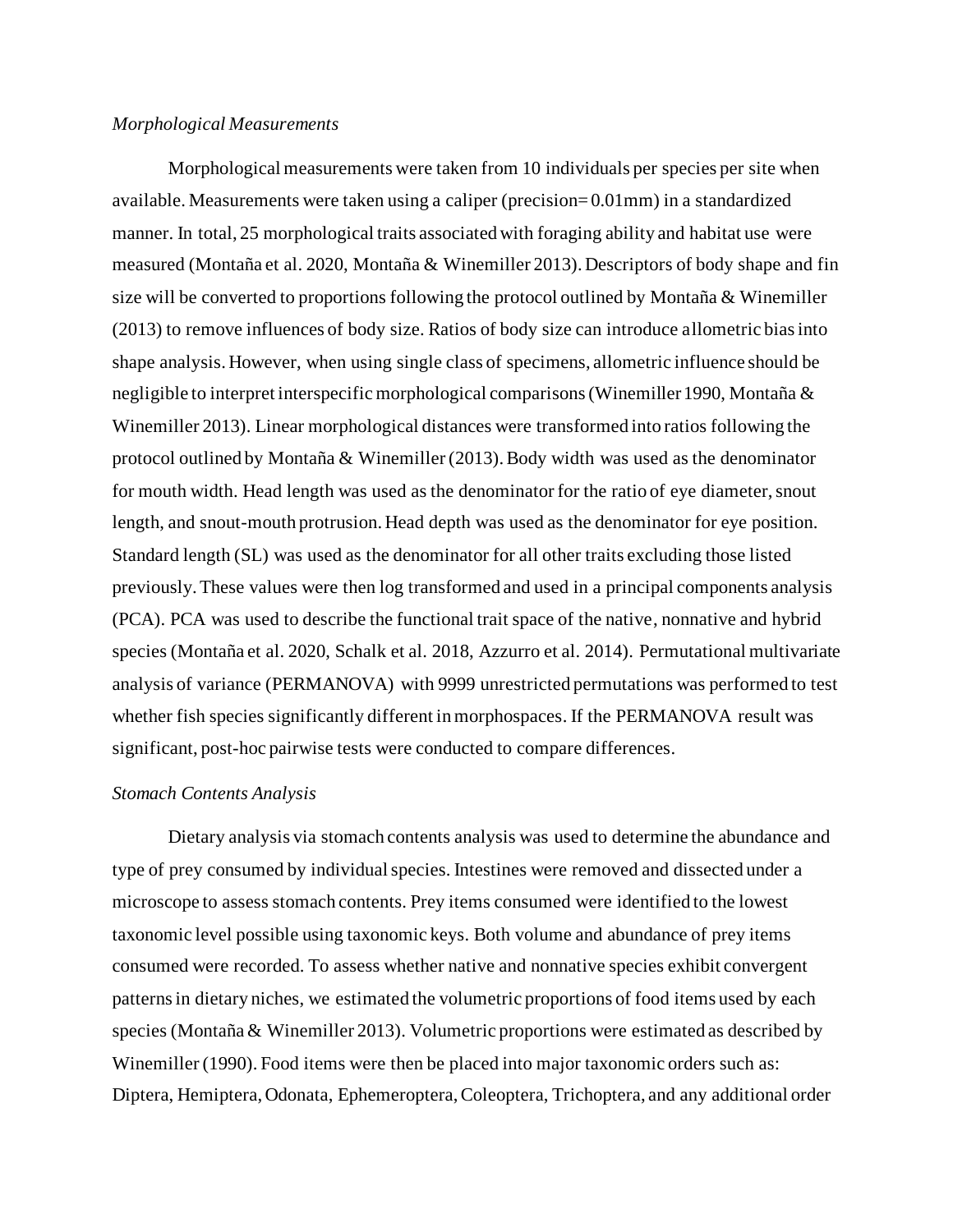represented in the stomach contents. Proportions of these diet items were then compared across all species to assess potential convergent patterns.

### *Stable Isotope Analysis*

Stable isotope analysis was used in combination with stomach contents analysis to determine resource overlap between congener species. Stable isotope analysis was prepared following the protocols by Arrington  $&$  Winemiller (2002). Due to their small size, the entire specimen (minus the gut) was processed for stable isotope analysis. Prior to analysis, all individuals preserved for SIA were soaked in deionized water for 60 minutes to remove any excess salt, mineral, or dirt on their tissues. Once rinsed, fish was dissected using sterile scalpel and tweezers. Their gut contents were removed and placed into a separate labelled vial containing ethanol for further analysis. The individual was then be placed into a drying oven at 60˚C for 48 hours. After 48 hours, the dried fish was ground into a fine powder using a sterile mortar and pestle. For each fish sample, a subsample 0.20-0.25g of powder were weighed and packaged into an Ultra-Pure tin capsule. Each pellet was given a corresponding code based on the fish's standard length and collection date/location. Samples were sent to the Analytical Chemistry Laboratory, Institute of Ecology, at the University of Georgia for analysis on stable carbon ( $\delta^{13}$ C) and nitrogen ( $\delta^{15}$ N) isotope signatures using an isotope ratio spectrometer. Biplots of  $\delta^{13}$ C and  $\delta^{15}$ N values were made to compare isotopic niche spaces of native, nonnative, and hybrid fish species at sites where all species occur.

# RESULTS AND DISCUSSION

### *Abundance Data*

Fish species were collected from 15 sites along the upper Brazos River from 2009-2017. Abundance data were calculated for each species per year (Figure 2). *Cyprinodon rubrofluviatilis*  was consistently collected during all 9 sampling years, which is as expected as the endemic species. *Cyprinodon rubrofluviatilis* abundance remained consistent from 2009-2011, with a gradual increase in 2012 and a peak collected of 1366 individuals in 2013 (Figure 2). After 2013, there was a progressive decline in individuals collected, with only 291 individuals having been collected in 2017 (Figure 2). *Cyprinodon variegatus* was first reported to occur in the Brazos River in 2011 near Possum Kingdom Lake (Mayes & Wilde 2015, Mayes et al. 2019).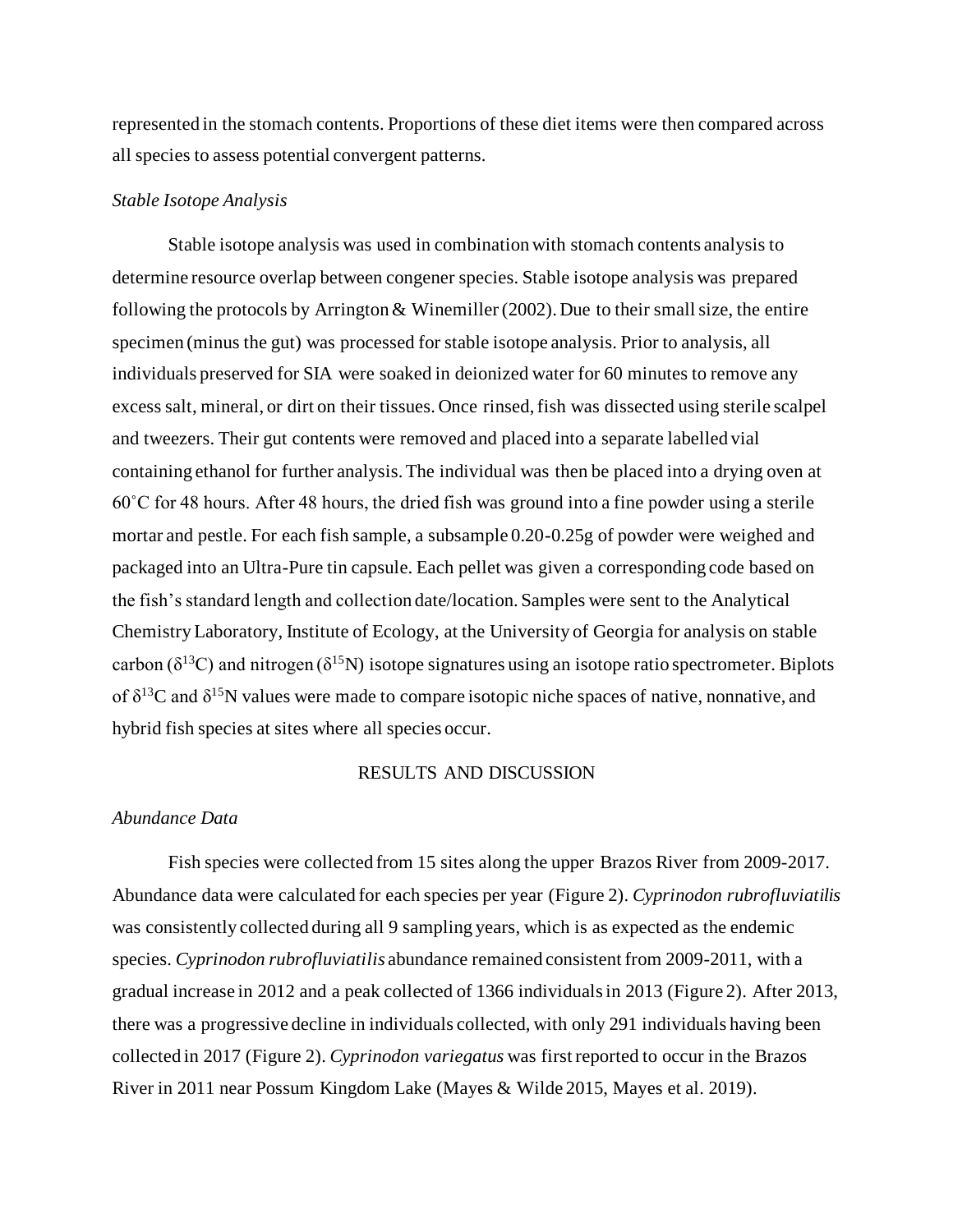

Figure 2. Abundance of three *Cyprinodon* species collected in the Brazos River, Texas, between 2009 and 2017 by Gene Wilde at Texas Tech University.

Abundance data showed that *C. variegatus* was first collected in 2011, its abundance peaked in 2012 with 483 individuals being collected in the upper Brazos River. After 2012, abundance of *C. variegatus* decreased gradually from 2013-2015, no individuals were collected in 2016 or 2017 (Figure 2). The first year that potential hybrid individuals were shown to occur was in 2012, one year after the introduction of *C. variegatus*. Assumed hybrid individuals reached peak abundance in 2013 with 661 individuals collected. Following this peak there was a drastic decline in the number of potential hybrids collected, no hybrid individuals were collected from 2016-2017 (Figure 2).

*Cyprinodon variegatus* was believed to have introduced into the Brazos River into Possum Kingdom Lake in 2011 and this introduction was presumably due to a bait bucket release (Mayes & Wilde 2015, Mayes et al. 2019). The introduction of this *C. variegatus* happen to coincide with the worst drought Texas had experienced since 1956 (Nielsen-Gammon 2011). Beginning in March 2011, Texas experienced record low rainfall and record high summer temperatures(Nielsen-Gammon 2011). This severe drought impacted the flow of rivers throughout the state, including the Brazos River. Flow data from above and below Possum Kingdom Lake shows low discharge starting in 2011 and continuing through 2014 (Figure 3). After introduction in 2011 *C. variegatus*seems to have been able to successfully establish a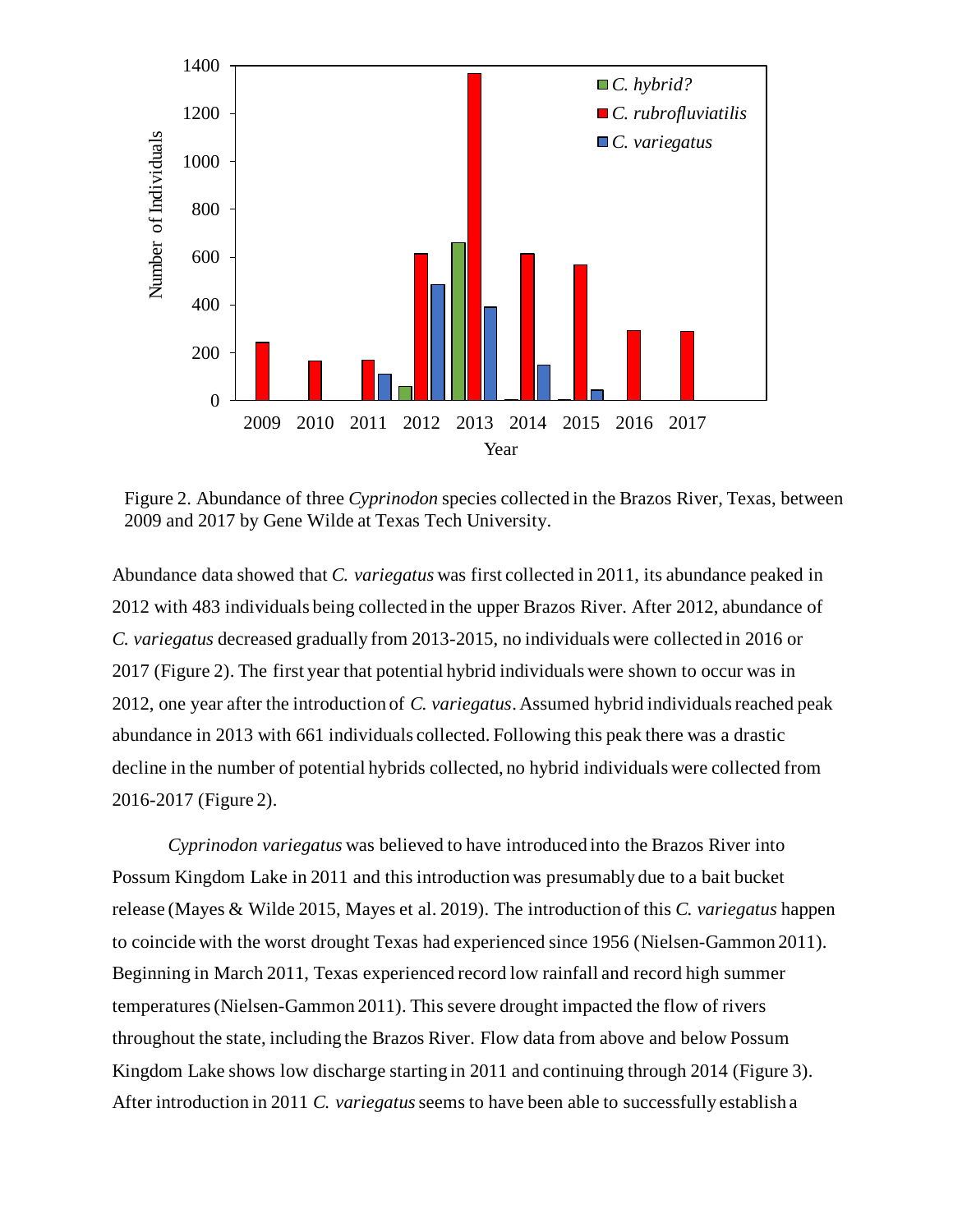population and begin to hybridize as it did in other basins within the state (Echelle  $&$  Connor 1989, Hubbs et al. 1978). Decline of *C. variegatus* and assumed hybrids is correlated with the increased flow to of the Brazos River starting in 2015 (Figure 3f). Upstream of Possum Kingdom in Young County near locations where *C. variegatus* and hybrids were collected, discharge was shown to increase from 51.2 ft<sup>3</sup>/sec on average to 890 ft3/sec in 2015 and then 1242 ft3/sec in 2016.



Figure 3. Water discharge data (ft<sup>3</sup>/sec) for two sites along the Brazos River above (Young County, Texas) and below (Palo Pinto County, Texas) Possum Kingdom Lake from 2009-2011. Data was obtained from the U.S. Geological Survey National Stream Water-Quality Monitoring Networks (WQN) and the Brazos River Authority.

*Cyprinodon variegatus*is native to coastal waters and has been reported to prefer relatively shallow water with little current or wave action present (Johnson 1980). While *C. variegatus* is tolerant of extreme changes in temperature and salinity, it may not have been tolerant to increased flow (Kilby 1955, Simpson & Gunter 1956). *Cyprinodon rubrofluviatilis*is endemic to the Brazos and is evolved to tolerate the changes in flow associated with river systems. Both C. *variegatus* and potential *C.* hybrid? were assumed to be extirpated from the Brazos River in 2016 because of the increased average flow; however, further research is needed to investigate *C. variegatus* and hybrid individual's ability to survive during high flow events.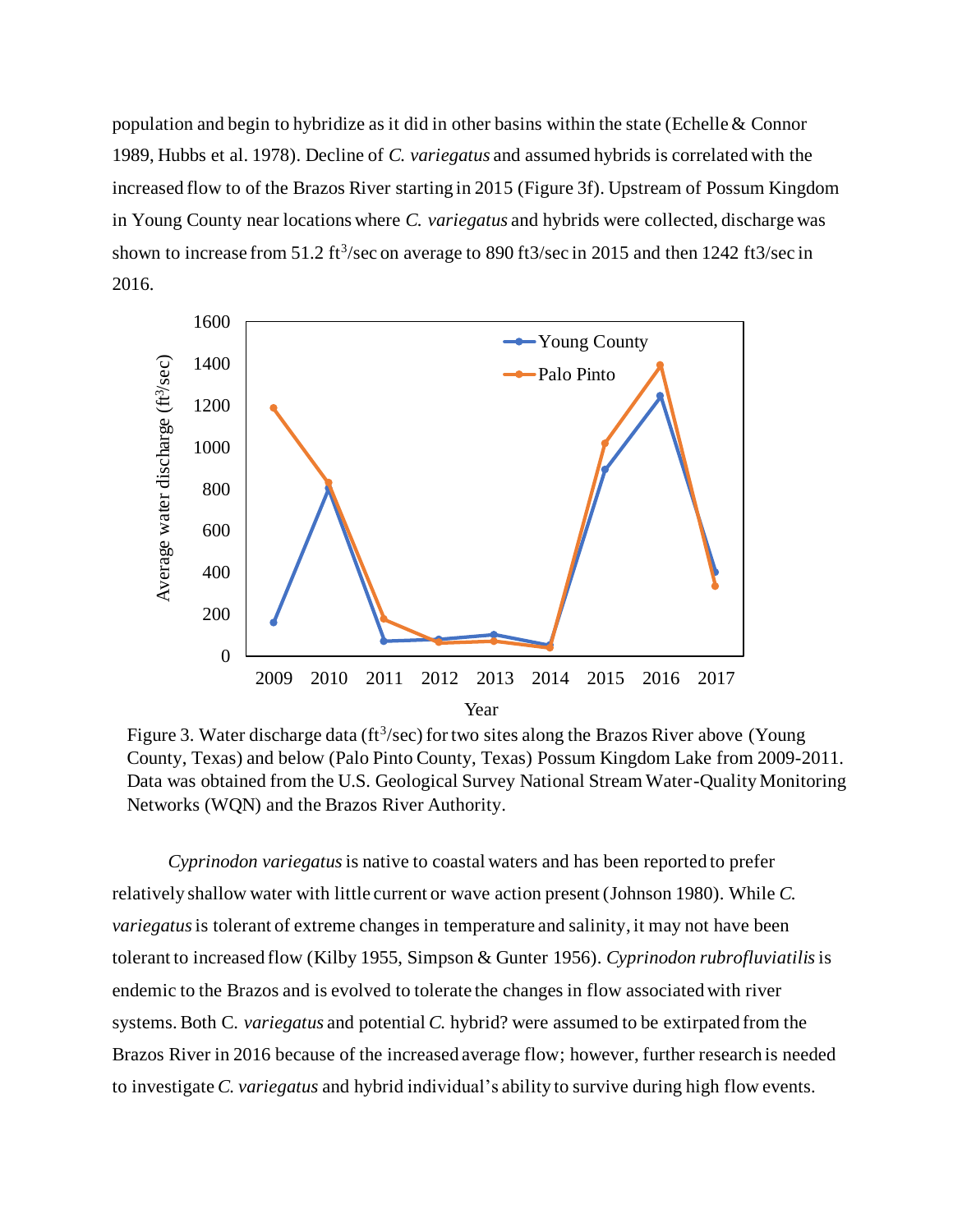# *Functional Traits*

A total of 372 individuals were measured for 25 morphological traits (*C.* hybrid? [n=50], *C. rubrofluviatilis*[n=248], *C. variegatus* [n=74]). *Cyprinodon* species assemblages were shown to occupy different functional niche spaces (PERMANOVA, F=19.961, *p*<0.001). The PCA resulted in two main axes that explained 39.07% of the total morphological variation (PC1=23.85%, PC2=15.22%, Figure 4). The first xx-axis (PC1) was primarily associated with a body depth gradient (Figure 4). Positive PC1 loadings were associated with individuals having deeper bodies and wider peduncles (e.g., *C. variegatus*), while negative PC1 loadings were associated with longer heads and longer peduncles (e.g., *C. rubrofluviatilis* and *C.* hybrid?) (Figure 4). PC2 was primarily associated with a trophic ecology gradient (Figure 4). Positive PC2 loadings were associated with individuals having larger gape width and smaller fins, while negative PC2 loadings were associated with longer snout-mouth protrusions. Results from PERMANOVA post-hoc pairwise comparisons revealed significant differences in functional trait



Figure 4. Principal Component Analysis (PCA) showing the morphological niche space occupied by each species (*C*. hybrid? n=50, *C. rubrofluviatilis* n=248, *C. variegatus* n=74). PCA was done using 23 morphological traits associated with foraging ability and habitat use. Fish were collected from 2011- 2017.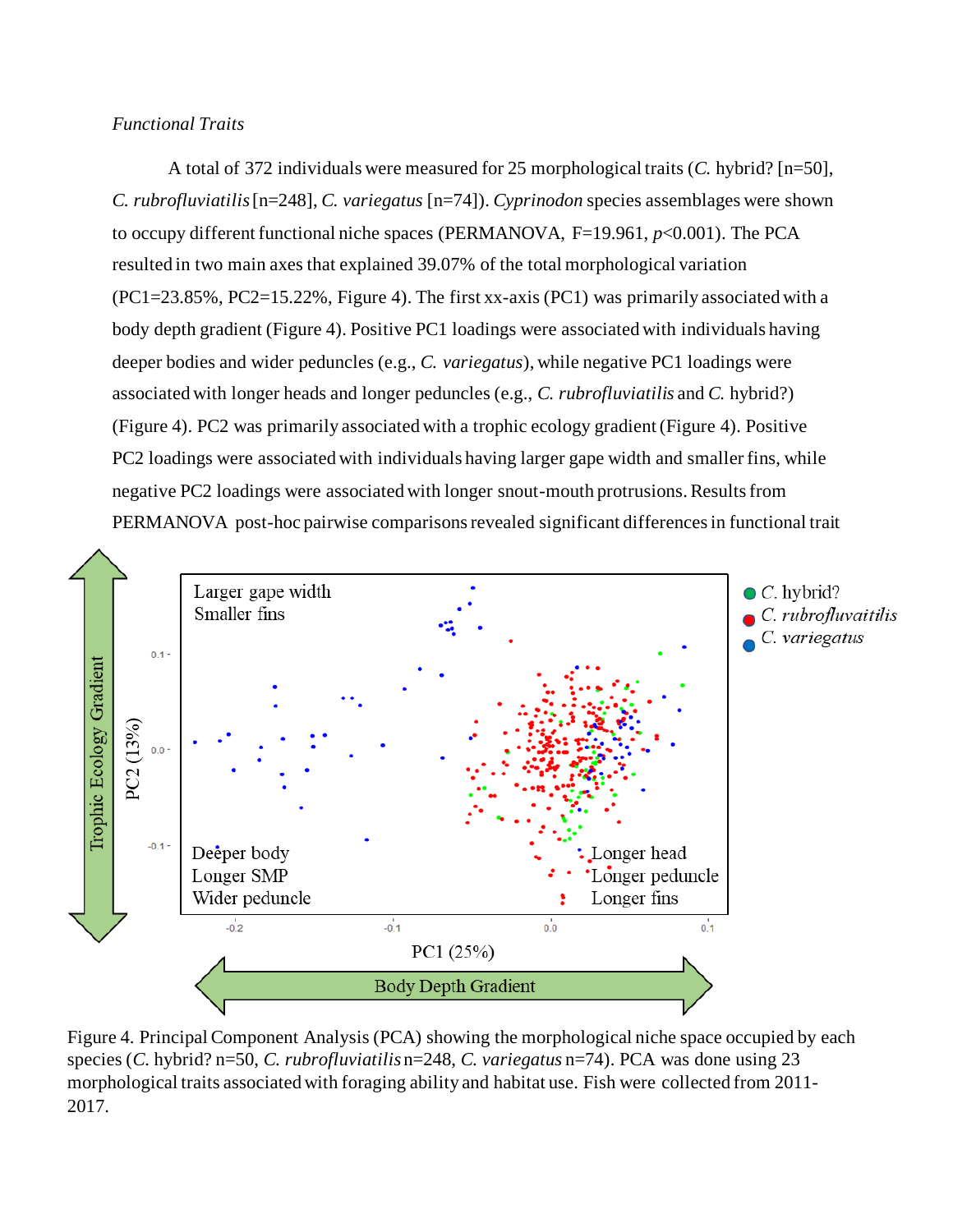space occupied by *C. variegatus* and *C. rubrofluviatilis*(F=26.32, *p*<0.001), *C. rubrofluviatilis*  and *C.* hybrid? (F=15.21, *p*<0.00), and *C. variegatus* and *C.* hybrid? (F=12.40, *p*<0.001).

While *Cyprinodon* species appear to occupy different morphospaces, there is still a large degree of overlap between species. For example, *C. variegatus* has slightly deeper bodies, but there was evidence of overlap in body shape with *C. rubrofluviatilis*(Figure 4). The largest degree of overlap was seen between *C. rubrofluviatilis* and the potential *C.* hybrid?, which seem to be highly associated with longer heads and longer bodies (Figure 4). Functional traits measured in this study were assumed to reflect speciesforaging ability and habitat use (Montaña et al. 2020, Montaña & Winemiller 2013). Overlap in functional trait space between native and invasive species of *Cyprinodon* have been inferred previously. Echelle et al. (1972) concluded that interspecific interactions were the primary factors limiting the distribution of *C. rubrofluvaitilis* within the Brazos River. Prior to the introduction of *C. variegatus*, *C. rubrofluviatilis* did not encounter any other *Cyprinodon* species within the Brazos River. The introduction of a nonnative congener could lead to severe interspecific competition between the two species likely due to shared morphological and ecological similarities, thus limiting the range of *C. rubrofluviatilis*. Our morphological analysis revealed overlapping in the morphological and functional niche among native, invasive and hybrid species. This overlap implies the potential for competition for resources (e.g., food, space), which could have devasting impacts on the native species fitness and continued persistence within the Brazos River.

The functional traits measured are assumed to reflect the species fundamental niche, but novel environments nonnative species experience could result in a different realized niche. When combined, both dietary and isotopic analyses give a more complete picture of how an invasive species interacts with others within their recipient communities. Results from dietary and isotopic analysis, in combination with the results from morphological analyses better reflect *C. variegatus* and *C*. hybrids? niches within the Brazos River.

### *Dietary niche partitioning*

Overall, a total of 23 different food items were identified in the stomach contents of the 3 different *Cyprinodon* species. Food items consisted of organic detritus, algae, sand/gravel, 2 orders within the Phylum Arthropoda. For *C. rubrofluviatilis*, the most abundant items consumed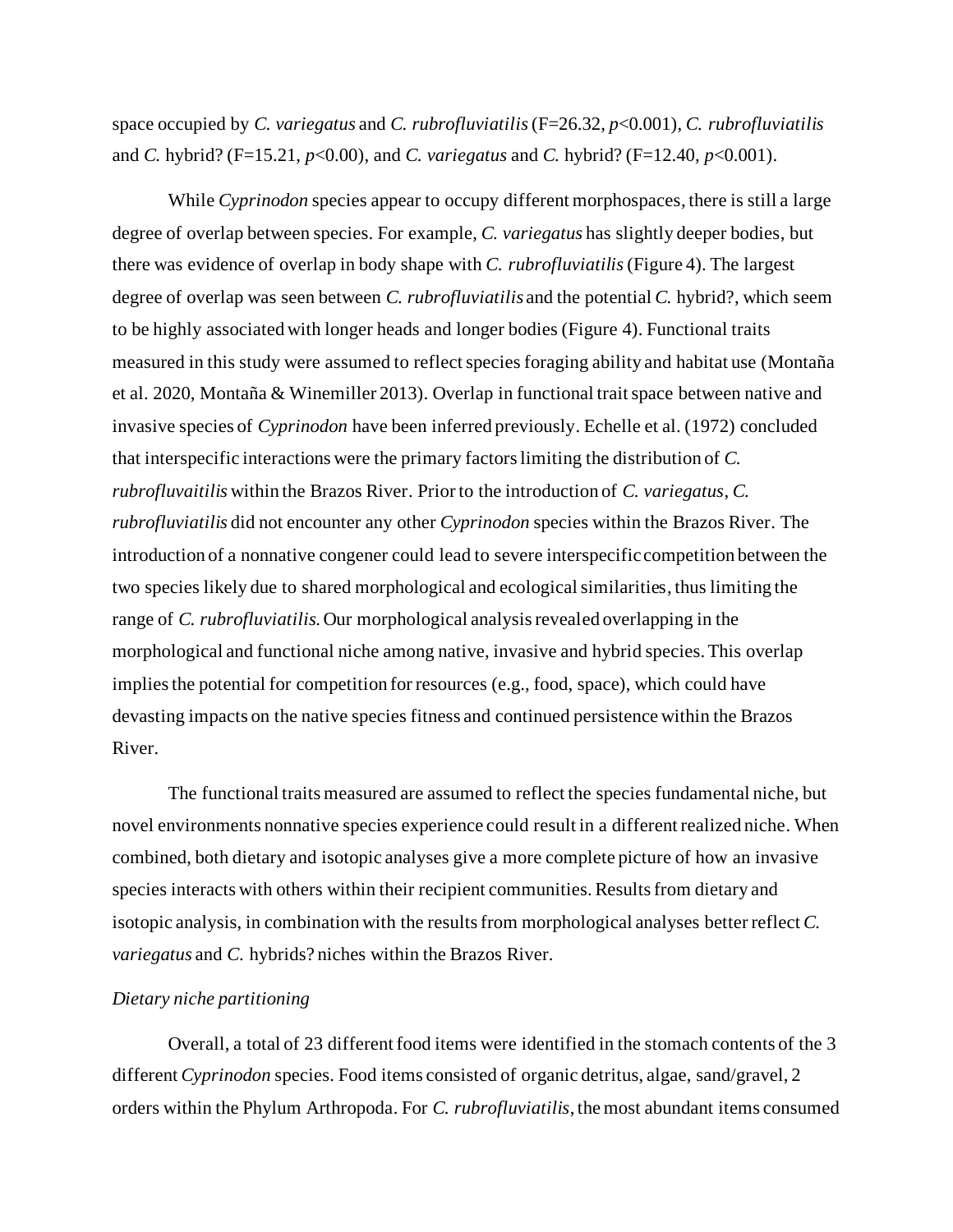by volume were organic detritus (49.79%), followed by sand/gravel (35.89%), algae (7.94%), and Diptera (5.03%) (Figure 5). For *C. variegatus*, the most abundant items consumed by volume were organic detritus (74.12%), followed by algae (8.13%), sand/gravel (8%), Diptera (6.66%), and Ostracoda (1.23%). For the assumed hybrid assemblage, the most abundant items consumed by volume were organic detritus (51.09%), sand/gravel (36.51%), algae (6.19%), and Diptera (4.96%). Other food items were present in the stomach contents for each species but were rarely found and made up <1.0% of the stomach contents by volume. Overall, the three species show similar patterns in food items observed in stomach contents. *Cyprinodon rubrofluviatilis* and assumed hybrids shared almost identical food preferences based on their volumetric food item portions. *Cyprinodon variegatus* also showed similar patterns in food items consumed, but stomach contents contained a higher portion of organic detritus and a lower portion of sand/gravel (Figure 5). *Cyprinodon variegatus* also consumed a large amount of Ostracoda (small crustaceans within the Phylum Arthropoda), neither of the other two species was seen to consume any prey items within this class of organisms.



Figure 5. Percentage of food items identified in stomach contents analysis by species (*C.* hybrid? n=40, *C. rubrofluviatilis* n=90, *C. variegatus* n=73). Only food items consisting of >1.0% of stomach contents included in the graph. Individuals sampled from 2012-2014.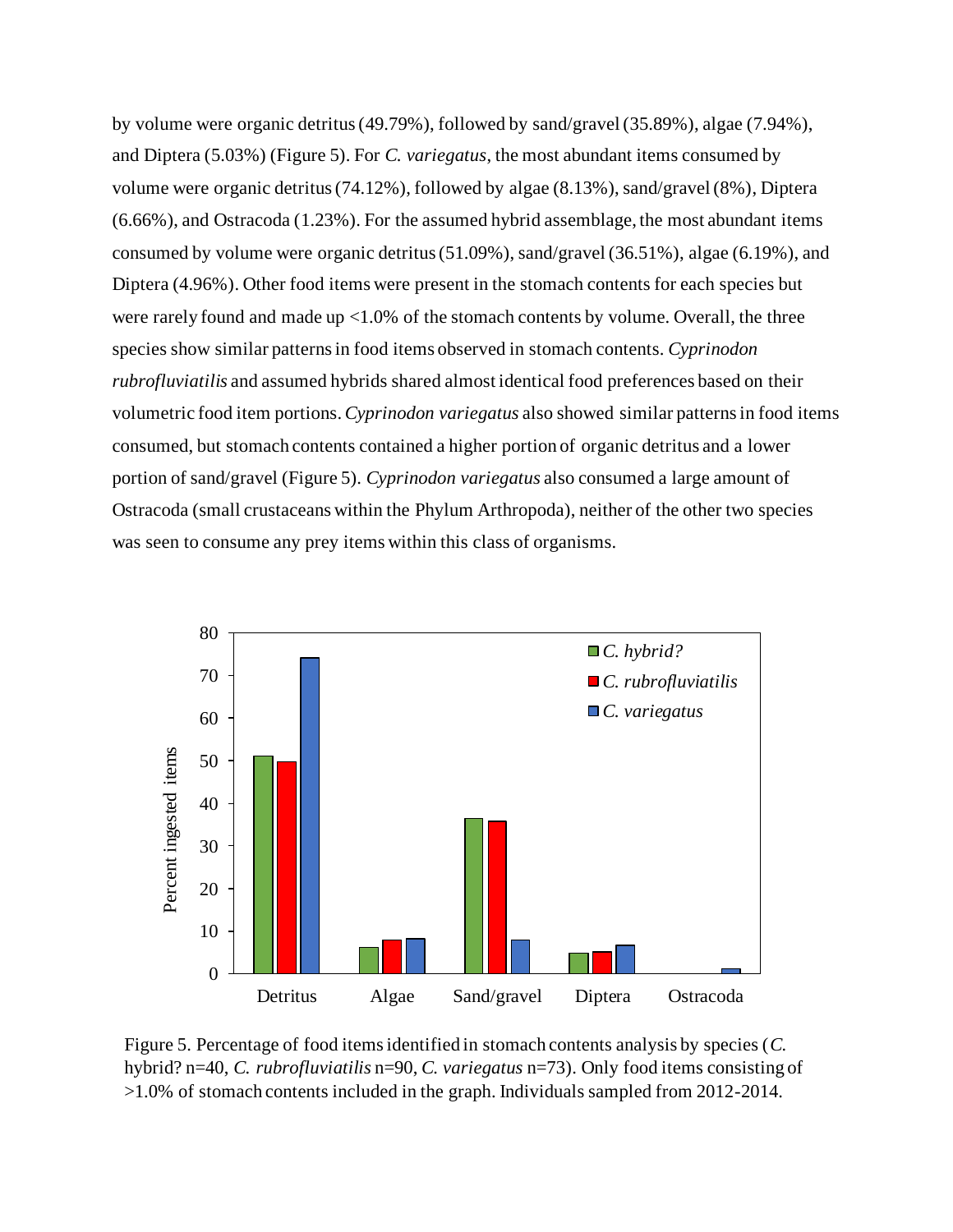We observed some variation of families consumed within the order Diptera (i.e., flies). All three species were shown to consume high portions of prey items within the order Diptera, however *C. variegatus* consumed a larger variety of individuals representing other families than either of the other *Cyprinodon* species. *Cyprinodon variegatus* consumed items from 5 different families in the order Diptera: Chironomidae (85.94%), Thaumaleidae (2.41%), Dolichopodidae (4.02%), Tanyderidae (1.21%), and Tanypodindae (6.43%) (Figure 6). *Cyprinodon rubrofluviatilis* consumed prey items from 2 families within the order Diptera: Chironomidae (99.38%) and Dixidae (0.62%), while assumed hybrids were shown to consume 1 family exclusively, Chironomidae (Figure 6).



Figure 6. Percentage of families within the Order Diptera consumed by species (*C*. hybrid? n=40, *C. rubrofluviatilis* n=90, *C. variegatus* n=73). Individuals sampled from 2012-2014.

Our findings agree with previous research conducted on both *C. rubrofluviatilis* and *C. variegatus*(Echelle 1973, Miller & Robison 2004, Doherty 1987). *Cyprinodon rubrofluviatilis* has been shown to be an intensely active, bottom-feeding omnivore that feeds mostly on midge (Diptera) larvae (Echelle 1973, Miller & Robison 2004). It has been reported to "nip" and "plow" at the bottom to push sediment aside to reveal insect larvae and other food items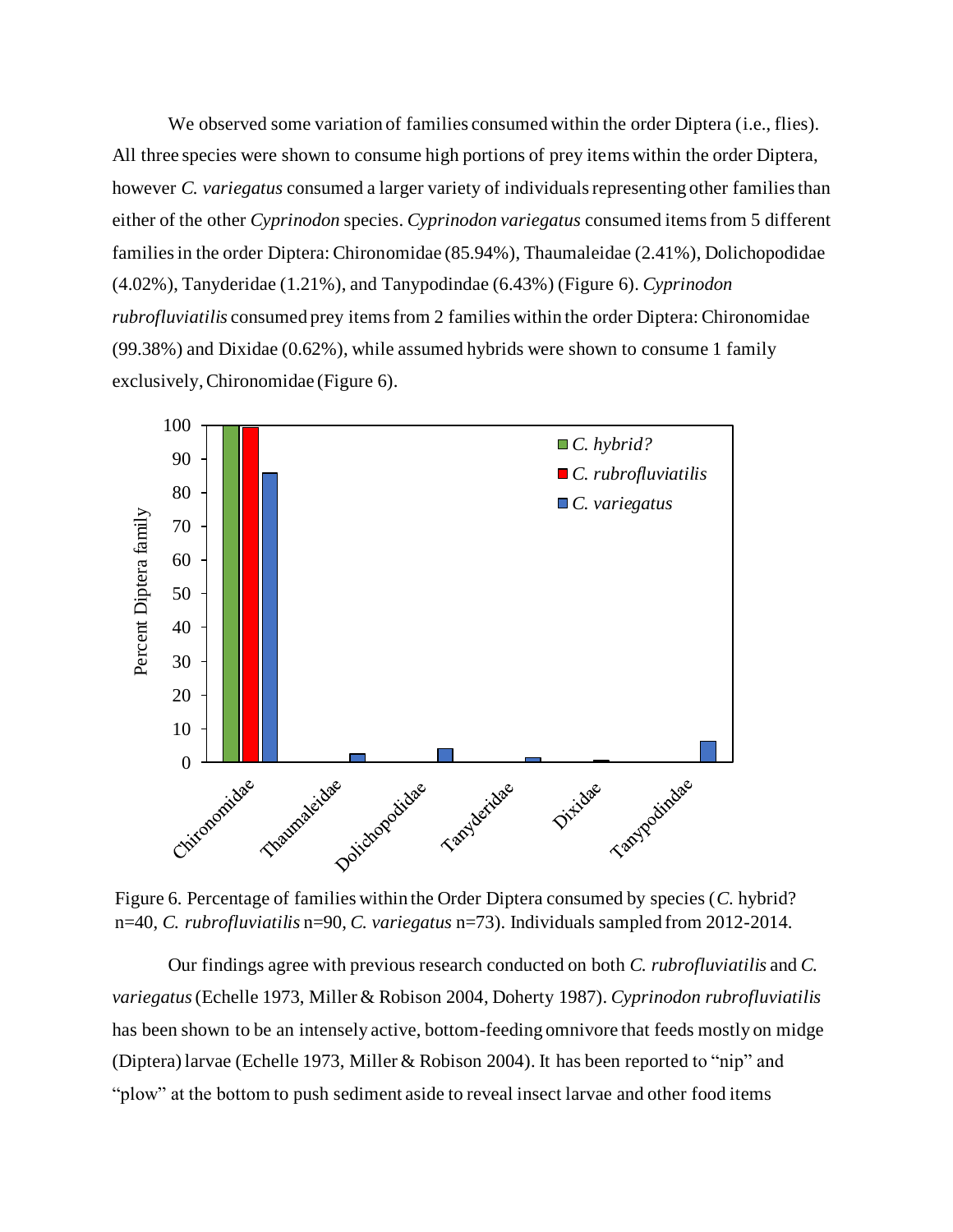(Minckley & Arnold 1969, Echelle et al. 1972a). This feeding behavior suggests that individuals accidently ingest large amount of substrate such as sand and gravel. We observed large portions of substrate in the stomach contents of *C. rubrofluviatilis*, confirming this feeding behavior. *Cyprinodon variegatus*is also shown to be an omnivorous fish, and is reported to feed largely on organic detritus, algae, microcrustaceans, and dipteran larvae (Doherty 1987, Harrington & Harrington 1961) *Cyprinodon variegatus* has also been shown to display "plowing" behaviors as it picks the substrate for food items, similar to *C. rubrofluviatilis*(Foster 1967). Little is known about the feeding habitats of hybrid *C. rubrofluviatilis* and *C. variegatus* offspring. Our data suggests that *C. hybrid* and *C. rubrofluviatilis* have almost identical patterns in stomach contents. While *C. variegatus* diet does differ slightly, there is still a large degree of overlap with the native species. This overlap in dietary niche indicates that *C. rubrofluviatilis* is competing for food resources with both the invasive and hybrid species. This could have devasting impacts on the fitness of the native species if *C. variegatus* and hybrid populations continue to persist in the Brazos River.

### *Isotope niche partitioning*

Tissues from 142 individuals were used in isotopic analyses (*C.* hybrid [n=40], *C. rubrofluviatilis* [n=27], and *C. variegatus* [n=75]). Biplots  $\delta^{13}$ C and  $\delta^{15}$ N values were made to show overlap in the isotopic niche space occupied each species (Figure 7). Overall, all three *Cyprinodon* species showed similar patterns in  $\delta^{13}$ C and  $\delta^{15}$ N values fixed in tissue samples. There were two clusters of *C. variegatus* that varied in  $\delta^{13}$ C and  $\delta^{15}$ N signatures (Figure 7). A group of 12 *C. variegatus* were enriched in nitrogen as all other individuals, but more depleted in carbon. Stable carbon isotopes are known to reflect the primary carbon sources within a food web (Jackson et al. 2011). Another group of 10 *C. variegatus* were enriched in carbon as the majority of other individuals but were more enriched in nitrogen. Stable nitrogen isotopes reflect the vertical trophic position of the consumer (Jackson et al. 2011). To better understand these differences, a regression analysis was performed to see if variation in  $\delta^{15}N$  signatures was correlated with standard length (Figure 8). Larger individuals may have been feeding higher up in the food chain, and thus would be more enriched in nitrogen. *Cyprinodon variegatus* δ <sup>15</sup>N are not strongly correlated with standard length (y=0.74x-9.33,  $R^2$ =0.30) (Figure 8). We did find that these separated groups were directly correlated with one site at Graham, Texas, and the year that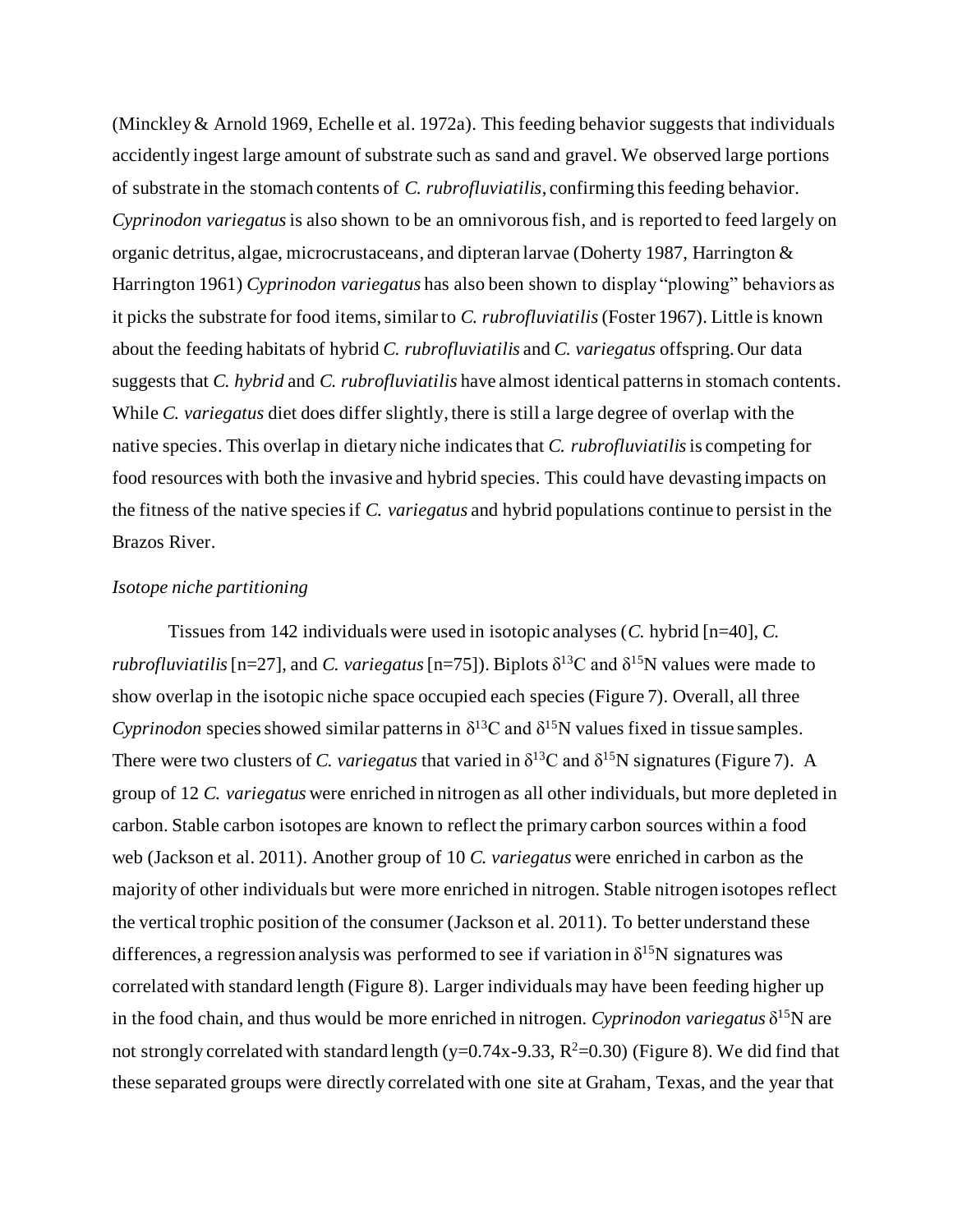

Figure 7. Biplots of  $\delta^{13}C$  and  $\delta^{15}N$  signatures fixed in fish tissue samples (*C*. hybrid? n=40, *C. rubrofluviatilis* n=27, *C. variegatus* n=74) showing the isotopic niche space occupied by each species. Individuals sampled from 2012-2014.



they were collected (Figure 9). Individuals collected at Graham in 2013 were more enriched in *Cyprinodon variegatus*(n=22).Figure 8. Regression analysis between Nitrogen  $(\delta^{15}N)$  and body size (standard length, mm) of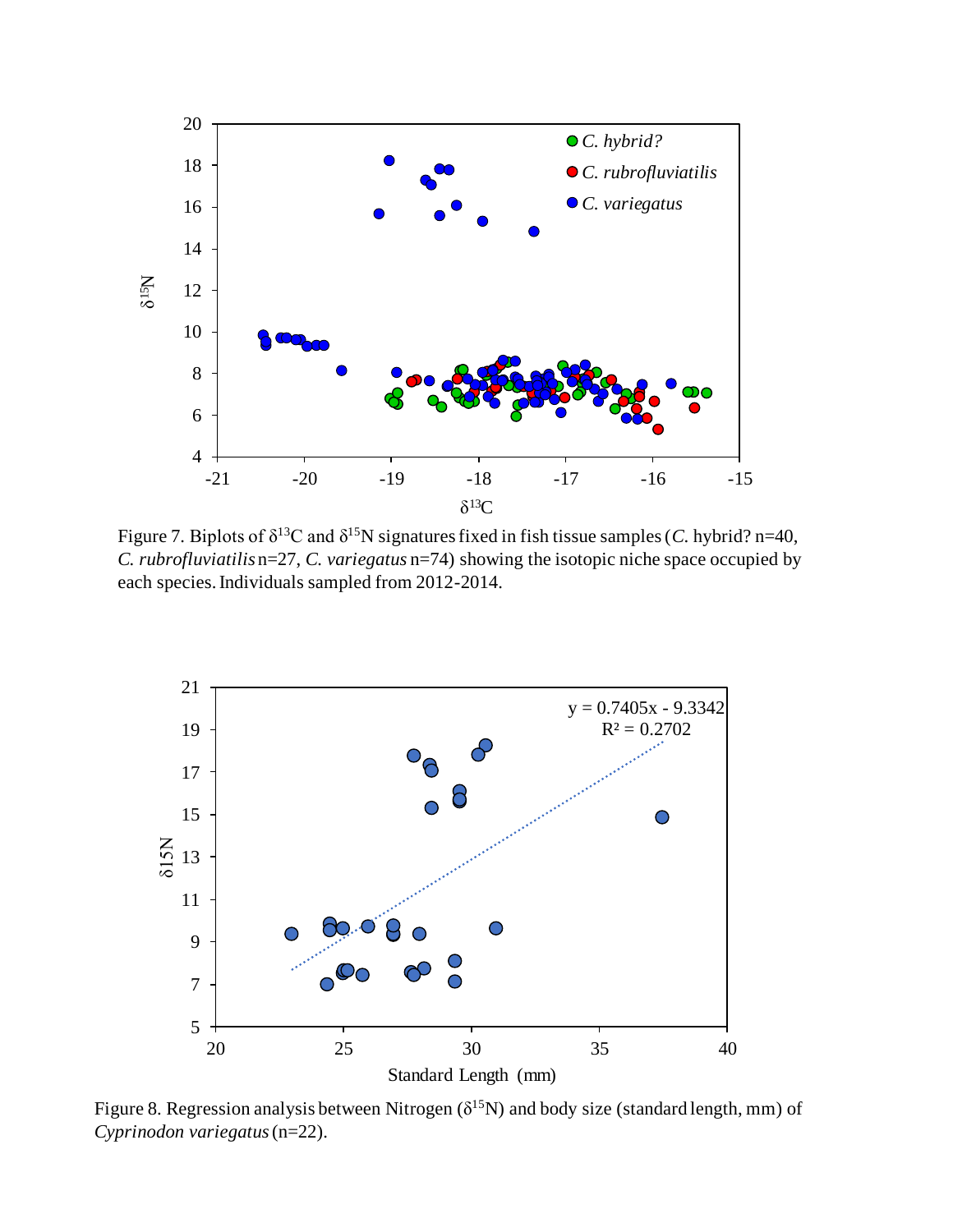nitrogen, and individuals collected at Graham in 2014 were more depleted in carbon. Variation in stable carbon and nitrogen isotopes can reflect pollution in aquatic environments(Grossowicz et al. 2019). We do not have data on basal resources or water quality at the site, but this variation is possibly due to pollution or other site conditions affecting the basal resources (Grossowicz et al. 2019). Although this is just speculation based on our knowledge of basal resources and pollution, future samplings of these species along the Brazos River should be accompanied but basal resource collection.

Barring these two groups of *C. variegatus*from Graham, TX from 2013 and 2014, all three *Cyprinodon* species were similarly enriched in carbon and nitrogen. Similarities in carbon enrichment suggests that species were feeding on within the same food chain (Jackson et al. 2011). Basal resources were not collected at the site; therefore, we cannot make inferences in what carbon resource the species were utilizing. Similarities in nitrogen enrichment suggests that species were feeding on the same trophic level as well (Jackson et al. 2011). Stomach contents analysis suggests that they were feeding relatively low on the food chain. All species feed primarily on detritus, algae, and dipteran larvae (Figure 3). This large degree of overlap in isotopic niche space reaffirms patterns observed in stomach contents and morphological data.



Figure 9. Biplot of  $\delta^{13}C$  and  $\delta^{15}N$  of *Cyprinodon variegatus* (n=32) collected at sites in Graham, Texas during 2012, 2013, and 2014.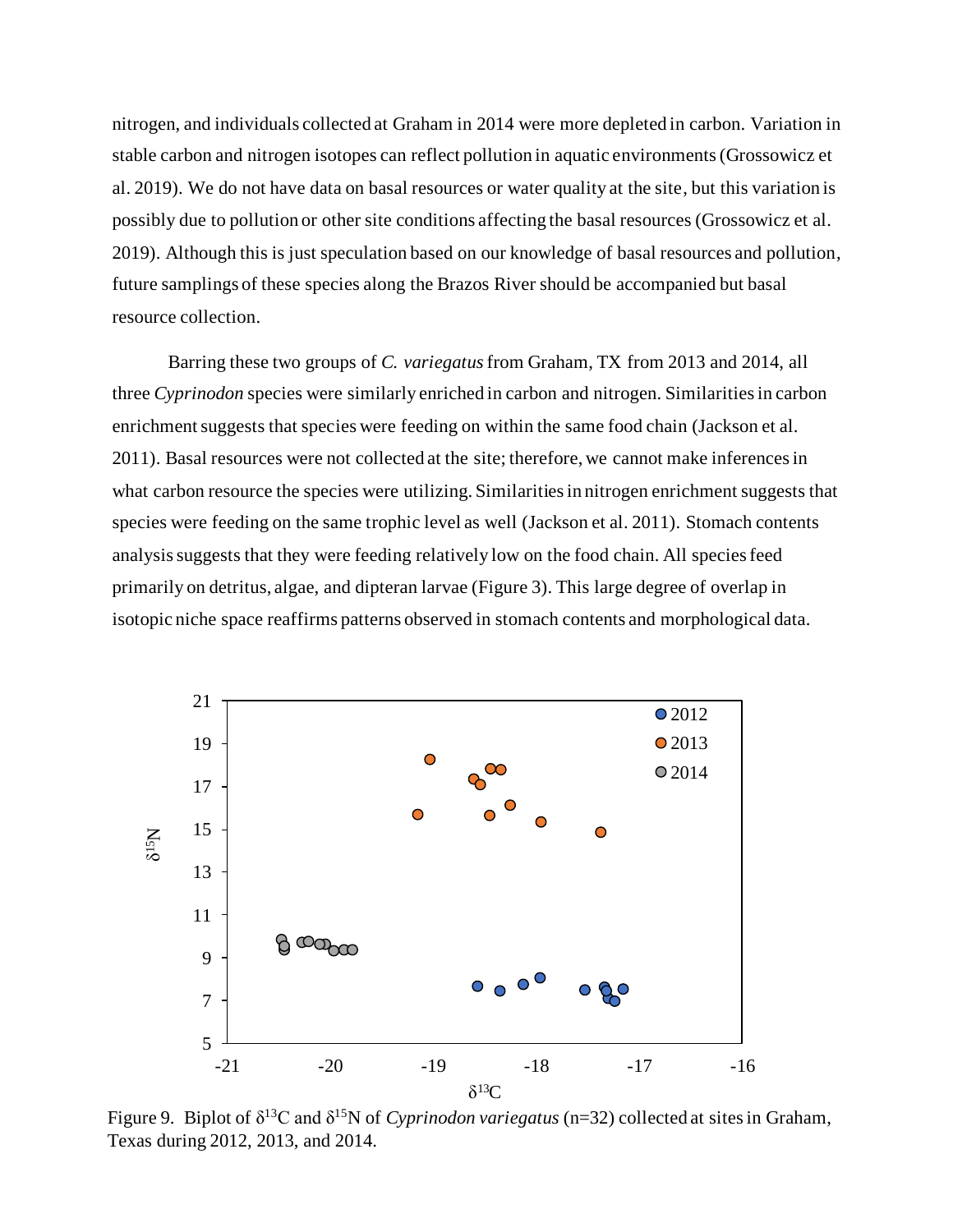#### **CONCLUSION**

The invasive species, *Cyprinodon variegatus*, and its hybrid offspring show similar morphological, dietary, and isotopic niches as the native *Cyprinodon rubrofluviatilis*. The invasive pupfish species has been shown to have devastating ecological impacts on native pupfishes throughout the state of Texas. Mainly through the process of hybridization, *Cyprinodon variegatus* has been shown to bring on rapid genetic changes to native populations once introduced (Hubbs 1980). With its recent introduction into the Brazos River in 2011, *Cyprinodon variegatus* has been observed to hybridize with the endemic pupfish species. This invasive species represents a serious threat to the survival of the endemic *Cyprinodon rubrofluviatilis*. Abundance of *Cyprinodon variegatus* within the Brazos River has declined in recent years, but it has still been found in contemporary survives (2020-2021) in low numbers. Pathways of introduction of *Cyprinodon variegatus* need to be investigated and closed to prevent future introductions throughout the state. Prevention of these introductions are the best management strategy to ensure the persistence of *Cyprinodon rubrofluviatilis* within the Brazos River.

## LITERATURE CITED

- Azzurro, E., Tuset, V. M., Lombarte, A., Maynou, F., Simberloff, D., Rodriguez-Perez, A., Sole, R.V. (2014). External morphology explains the success of biological invasions. *Ecology Letters, 17,* 1455-1463.
- Boecklen, W. J., Yarnes, C. T., Cook, B. A., James, A. C. (2011). On the use of stable isotopes in trophic ecology. *Annual Review of Ecology, Evolution, and Systematics, 42,* 411-440.
- Bourke, P., Magnan, P., Rodriguez, M. A. (1999). Phenotypic responses of lacustrine brook charr in relation to the intensity of interspecific competition. Evolutionary Ecology, 13, 19-31.
- Cucherousset, J. & Olden, J. D. (2011). Ecological impacts of non-native freshwater fishes. *Fisheries*, *36 (5)*, 215-230.
- Doherty, T. A. (1987). Fish assemblage structure of barrier island tidepools. *Master's thesis, University of Southern Mississippi, Hattiesburg.*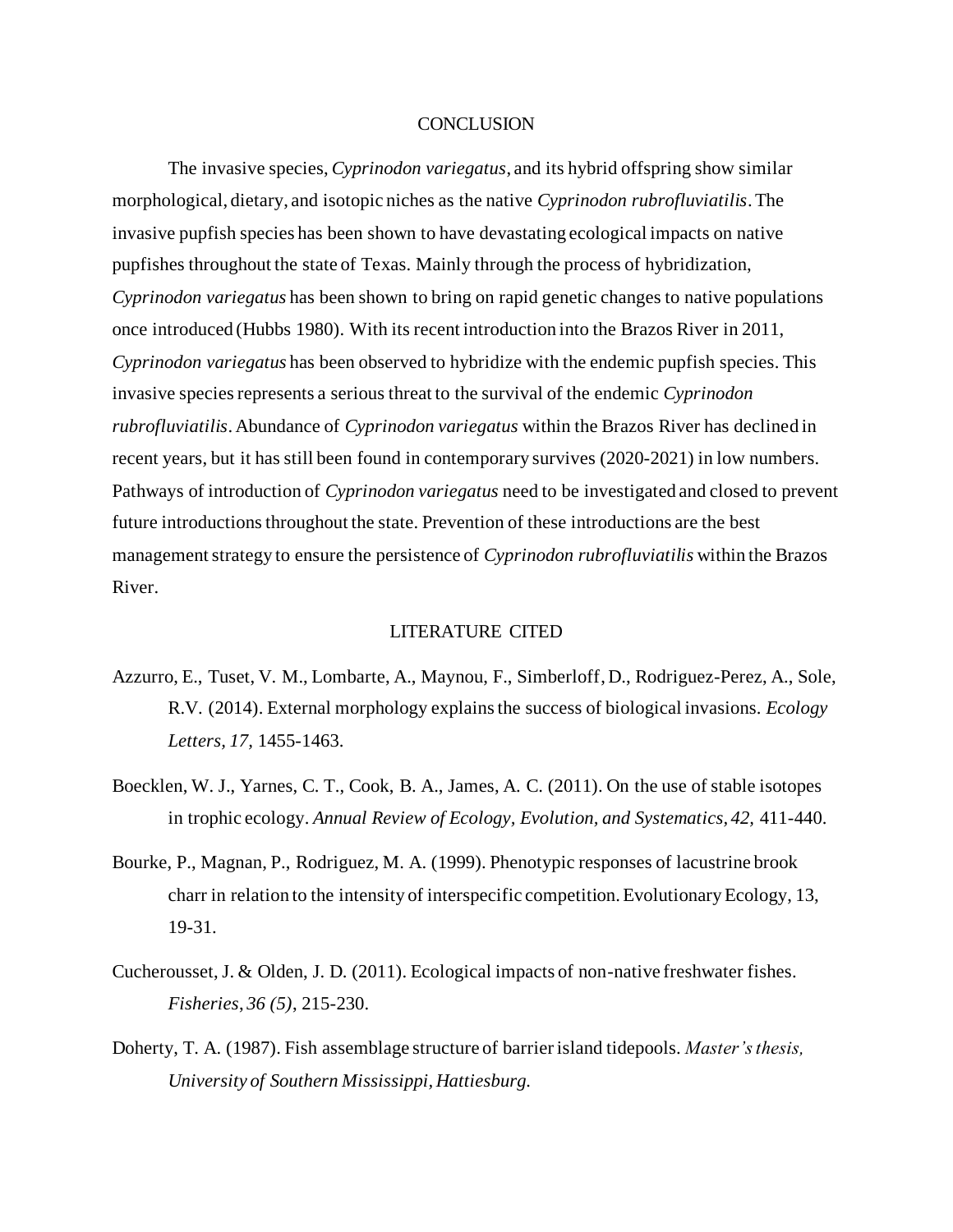- Echelle, A. A. (1991). Conservation genetics and genetic diversity in freshwater fishes of western North America. *University of Arizona Press, Tucson*, 141-153.
- Echelle, A. A. & Connor, P. J. (1989). Rapid, geographically extensive genetic introgression after secondary contact between two pupfish species (*Cyprinodon*, Cyprinodontidae). *Evolution, 43(4),* 717-727.
- Echelle, A. F. & Echelle, A. A. (1994). Assessment of genetic introgression between two pupfish species, *Cyprinodon elegans* and *C. variegatus*(Cyprinodontidae), after more than 20 years of secondary contact. *Copeia, 1994 (3),* 590-597.
- Echelle, A. A., Echelle A. F., Hill, L. G. (1972a). Interspecific interactions and limiting factors of abundance and distribution in the Red River pupfish, *Cyprinodon rubrofluviatilis*. *American Midland Naturalist, 88 (1*), 109-130.
- Foster, N. R. (1967). Comparative studies on the biology of killifishes (Pisces: Cyprinodontidae). *PhD diss, Cornell University, Ithaca, N. Y*., 369pp.
- Gause, G. F. (1934). Experimental analysis of Vito Volterra's mathematical theory of the struggle for coexistence. *Science, 79 (2036),* 16-17.
- Grossowicz, M., Sisma-Ventura, G., Gal, G. (2019). Using stable carbon and nitrogen isotopes to investigate the impact of desalination brine discharge on marine food webs. *Frontiers in Marine Science*, 6, 142.
- Harrington, R. W. & Harrington, E. S. (1961). Food selection among fishes invading a high subtropical salt marsh: from onset of flooding through the progress of a mosquito brood. *Ecology, 42 (4), 646-666*.
- Hubbs, C. (1980). Solution to the *C. bovinus* problem: eradication of a pupfish genome. *Proceedings of Desert Fishes Council, 10*, 9-18.
- Hubbs, C., Lucier, T., Garrett, G. P., Edwards, R. J., Dean, S. M., Marsh, E., Belk, D. (1978). Survival and abundance of introduced fishes near San Antonio Texas. *Texas Journal of Science, 38*, 369-376.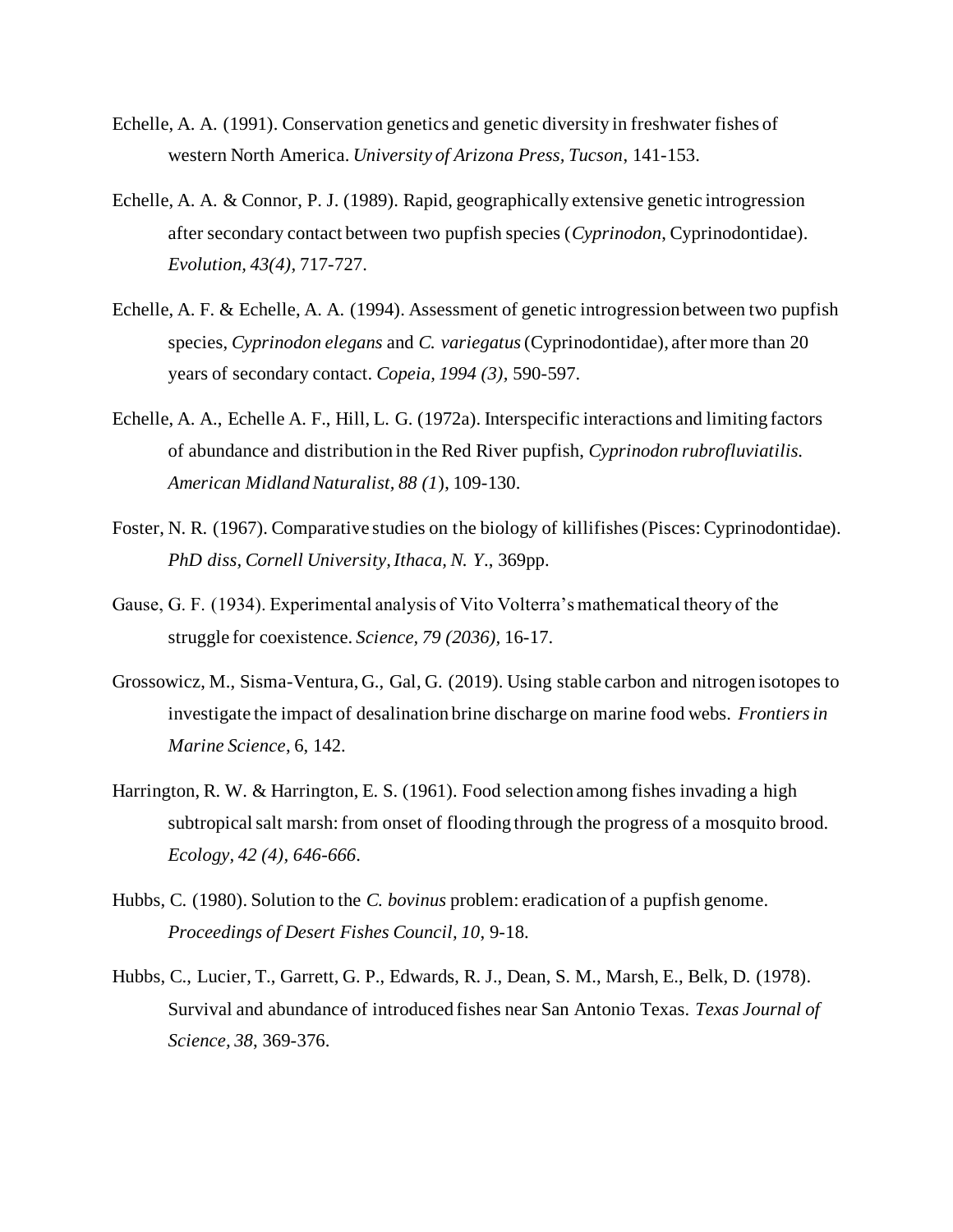- Hubbs, C., Edwards R. J., Garrett, G. P. (1991). An annotated checklist of the freshwater fishes of Texas, with keys to identification of species. *The Texas Journal of Science, 43 (4),* 1- 56.
- Huxel, G. R. (1991). Rapid displacement of native species by invasive species: effects of hybridization. *Biological Conservation, 89*, 143-152.
- Jackson, A. L., Inger, R., Parnell, A. C., Bearhop, S. (2011). Comparing isotopic niche widths among and within communities: SIBER-Stable Isotope Bayesian Ellipses in R. *Journal of Animal Ecology*, 80, 595-602.
- Johnson, W.E. (1980). Cyprinodon variegatus (Lacepede), Sheepshead minnow. *Atlas of North American Freshwater Fishes. N. C. State Natural History, Raleigh*, pp 504.
- Kerr, S. J. (2014). The introduction and spread of aquatic invasive species through the recreational use of bait: a literature review. *Report prepared for Biodiversity Branch. Ontario Ministry of Natural Resources.*
- Kilby, J. D. (1955). The fishes of two Gulf coastal marsh areas of Florida. *Tulane Studies in Zoology, 2 (8),* 175-247.
- Lee, D. S., Gilbert, C. R., Hocutt, C. H., Jenkins, R. E., McAllister, D. E., Stauffer, J. R. (1980). Atlas of North American freshwater fishes. *North Carolina State Museum of Natural History.*
- Mayes, K. B & Wilde, G. (2015). Long term changes in the fish assemblage of the upper Brazos River, Texas. *Texas Chapter of the American Fisheries Society.*
- Mayes, K. B., Wilde, G. R., McGarrity, M. E., Wolaver, B. D., Caldwell, T. G. (2019). Watershed-scale conservation of native fishes in the Brazos River Basin, Texas. *American Fisheries Society: Society Symposium, 91,* 315-343.
- Miller, R. J. & Robison, H. W. (2004). Fishes of Oklahoma. *University of Oklahoma Press, Norman*, pp 450.
- Minckley, W. L. & Arnold, E. T. (1969). "Pit-digging", a behavioral feeding adaptation in pupfishes (Genus Cyprinodon). *Journal of the Arizona Academy of Science, 5*, 254-257.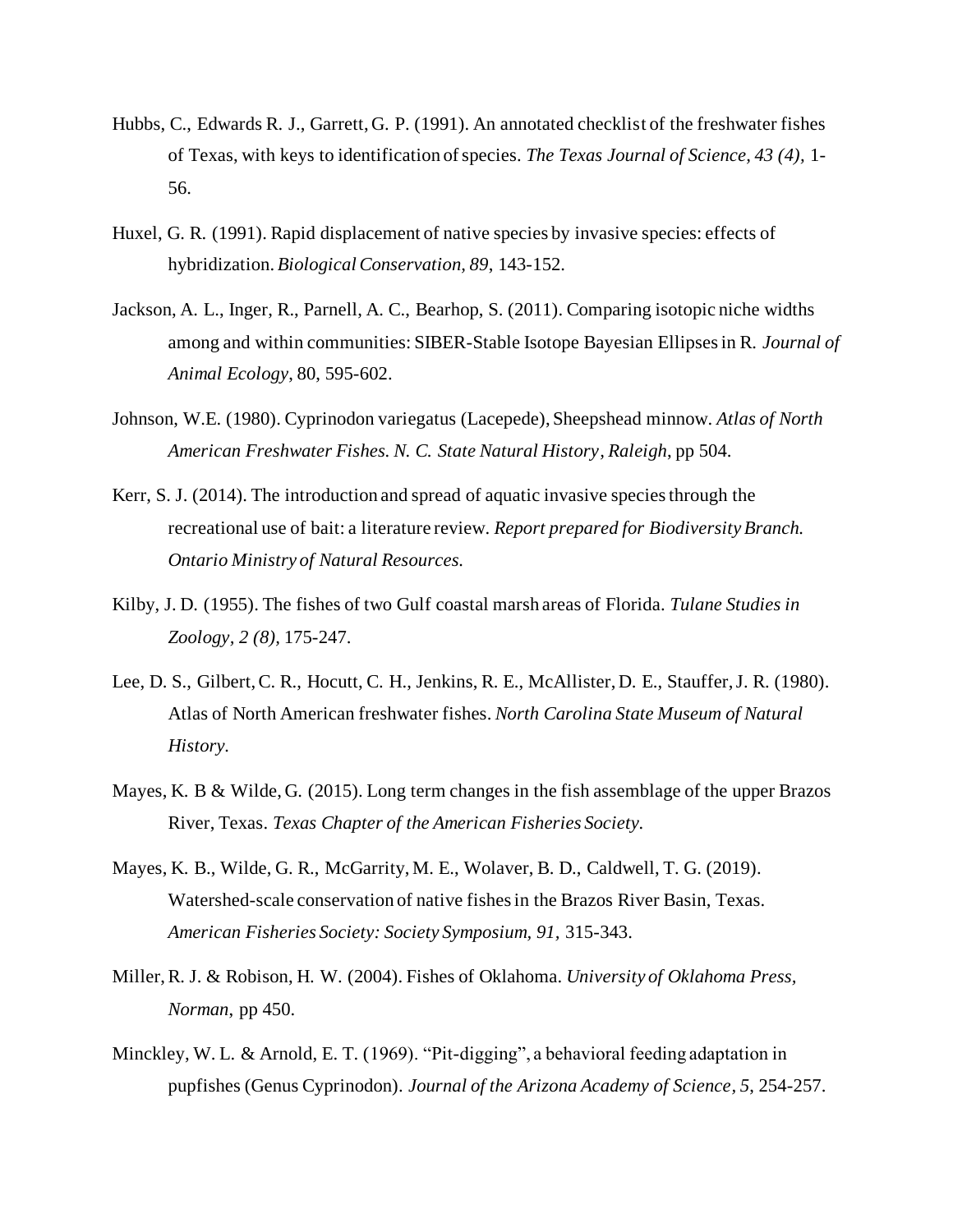- Montaña, C. G., Ou, C., Keppeler, F.W., Winemiller, K. O. (2020). Functional and trophic diversity of fishes in the Mekong-3S river system: comparison of morphological and isotopic patterns. *Environmental Biological of Fishes, 103,* 185-200.
- Ostrand, K. G. & Wilde, G. R. (2002). Seasonal and spatial variation in a prairie stream-fish assemblage. *Ecology of Freshwater Fish, 11*, 137-149.
- Ribeiro, F., Elvira B., Collares-Pereira, M. J., Moyles, P B. (2008). Life History traits of nonnative fishes in Iberian watersheds across several invasion stages: a first approach. *Biological Invasions, 10,* 89-102.
- Ricciardi, A., Hoopes, M. F., Marchetti, M. P., Lockwood, J. L. (2013). Progress toward understanding the ecological impacts of nonnative species. *Ecological Monographs, 83*, 263-282.
- Rosenfield, J. A. & Kodric-Brown, A. (2003). Sexual selection promotes hybridization between Pecos pupfish, *Cyprinodon pecosensis* and Sheepshead minnow, *C. variegatus*. *Journal of Evolutionary Biology, 16,* 595-606.
- Rosenfield, J. A., Nolasco, S., Lindauer, S., Sandoval, C., Kodric-Brown, A. (2004). The role of hybrid vigor in the replacement of Pecos Pupfish by its hybrids with Sheepshead Minnow. *Conservation Biology, 18 (6),* 1589-1598.
- Simpson, D. G. & Gunter, G. (1956). Notes on habitats, systematic characters and life histories of Texas saltwater cyprinodontes. *Tulane Studies in Zoology, 4 (4), 115-134*.
- Stevenson, M. M. & Buchanan, T. M. (1973). An analysis of hybridization between the cyprinodont fishes Cyprinodon variegatus and C. elegans. Copeia, 1973 (4), 682-692.
- Vander Zanden, M. J., Casselman, J. M., Rasmussen, J. B. (1999). Stable isotope evidence for the food web consequences of species invasions in lakes. *Nature, 401,* 464-467.
- Vaughan, C. M., Breaux, J. H., East, J. L., Pease, A. A. (2016). Feeding ecology of nonnative, inland *Fundulus grandis* in the lower Pecos river. *The Southwestern Naturalist, 61 (1),*  74-78.